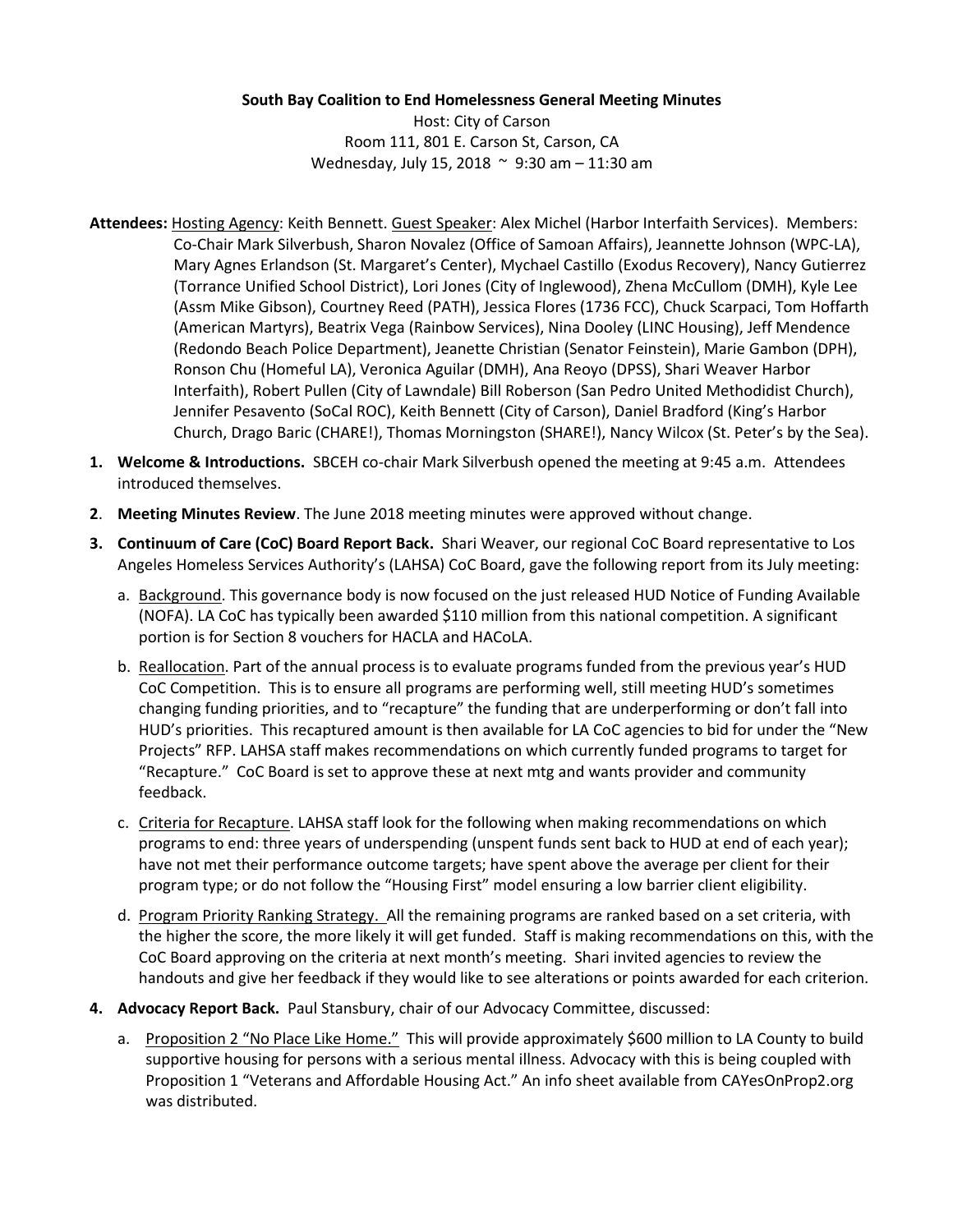- b. State AB-1971 focuses on those who are experiencing homelessness who are "gravely disabled." LA County is set to pilot its own definition that includes language requiring a physical medical condition. ACLU is opposed to it because it does not propose services.
- c. Changes to Medi-Cal so a participant can see a primary physician and mental health specialist the same day.
- d. Rent Control. The November ballot measure to expand rent control options for cities by repealing the Costa Hawkins Rental Housing Act (1995) was brought up. We will provide information on this at a future meeting.
- **5. LA County's "Homeless Outreach Portal" Presentation.** Alex Michele is SPA 8's Regional Outreach Coordinator. She gave a presentation on LA-HOP.org, including gaving a live demo of the reporting portal. The notes below reflect information brought up that was not in this attached briefing.
	- LA-HOP provides strong coordination with all the street outreach being conducted within our region.
	- Street outreach is essential to reach people experiencing homelessness because we generally have to go to where they are physically located to engage with them.
	- Working proactively, outreach teams consistently go to hotspot areas.
	- A person's privacy is protected who self-reports his or her homelessness situation.
	- Long Beach is currently not covered by this portal, but discussions are underway to include them.
	- The outreach teams currently operating in our SPA: 7-LAHSA HET (generalists); 4-E6 teams of 4 each (specialists); 2-SB 82 (DMH specialists); 2 CES (generalists); 1 PATH (generalists).
	- Outreach teams do not come out immediately, but will investigate within a couple of days after receiving the request.
- **6. SPA 8 2018 City Level Homeless Count Presentation.** Mark and Nancy presented the newly released LAHSA Homeless Count city-level results. (Please refer to the attached presentation.)
	- Mark emphasized the need to keep the data in perspective. Examining data from other sources gives a broader view, including looking at LA-HOP, HMIS, CES outcomes.
	- Nancy reviewed the "city cluster" charts rather than each individual city's homelessness data sheet. She explained the trend graph on these slides show what percentage of the overall SPA 8 unsheltered homeless is in that cluster.
	- She feels it is important to start looking at homelessness at a subregional level in order to tailor solutions that best fit each cluster.
	- In order to calculate how many people are living in vehicles, tents, and makeshift shelters, LAHSA applies a multiplier fact to the number of these items found during the Street Count. They are recalculated each year based on the results from the Demographic Survey. For 2018, these multipliers went down from previous Counts.
- **7. Co-Chairs' Report**. Nancy reported that the following "city homelessness plans" have been approved by their respective city councils: Carson, Hawthorne, Hermosa Beach. Inglewood is expected to go before for Council approval next week, El Segundo in early August, and Manhattan Beach in August (delay due to new staff and summer vacation schedules). The County is crafting a summer RFP for cities to apply for "Implementation Funds" based on needs identified in their respective plans.